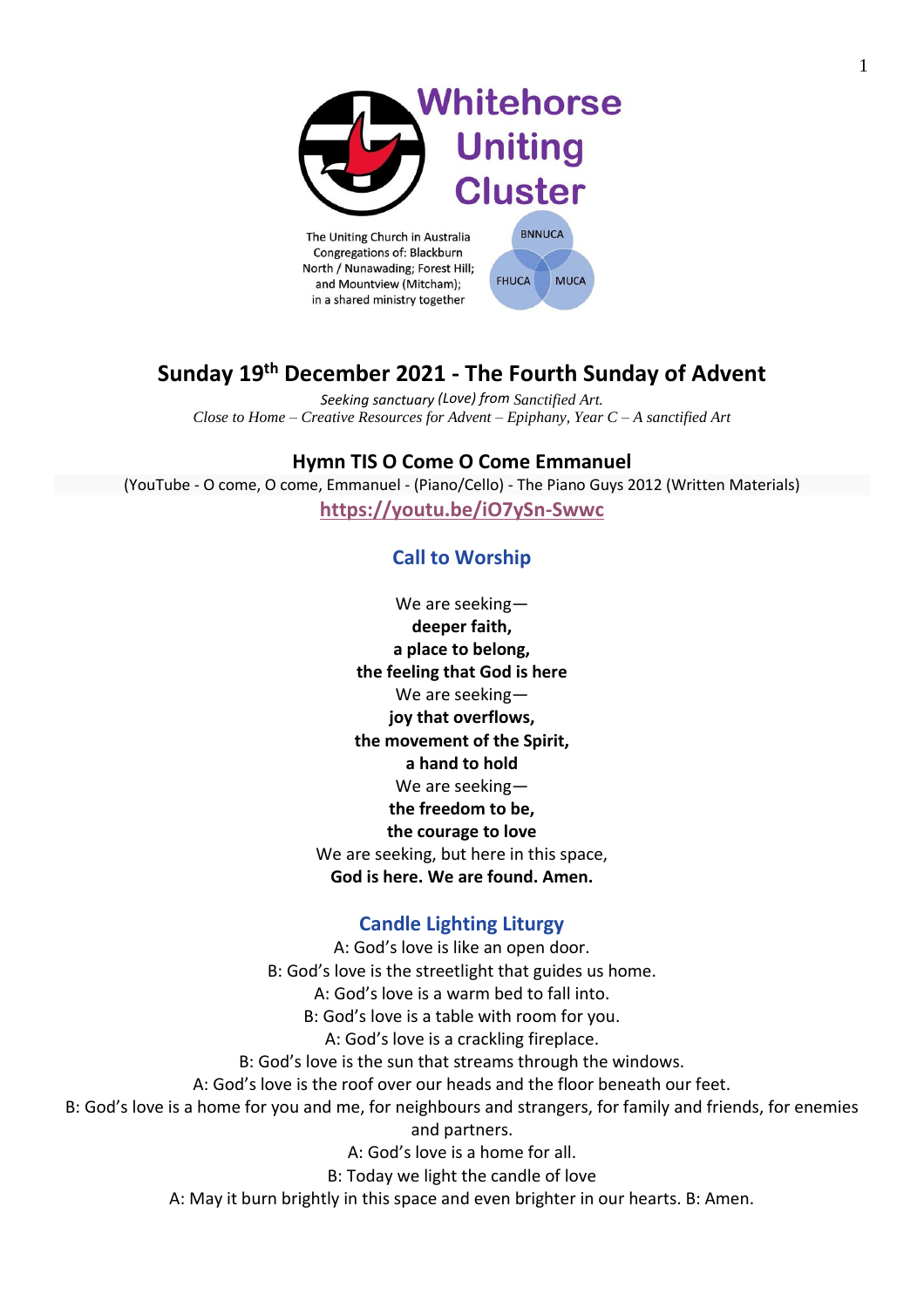#### **Prayers of Adoration**

God of love **You love us with an everlasting faithfulness** Jesus our Lord **You teach us how to love** Holy Spirit **You fill our hearts with love** Father, Son and Holy Spirit You fill us with wonder You lead us forward **You make our hearts new You give us courage to take risks You provide light and life and truth We give you our thanks and praise**

#### **Prayers of Invocation**

**Come Holy Spirit Come and bless us today Open our hearts to the Christmas Story Help us grow in our faith and love For you Lord and one another**

## **Prayer of Confession**

Lord we wish we were more like Mary, who in the face of great change, went and sought help. She did not wait for help to find her; she walked to the shelter she needed. Too often we wait silently for the world to change around us instead of speaking up for the things we need. Forgive us for failing to care for ourselves the way you would care for us. Give us the courage to be more like Mary. Lord we wish we were more like Elizabeth, who greeted Mary with laughter and contagious joy. How many people have crossed our doorstep and how many times have we failed to see them, and greet them with joy and laughter? Lord, give us the courage of Mary, and the grace of Elizabeth.

#### **Words of Forgiveness**

Lord, we are on a journey where step by step we grow in love for you and others. Even when we do not care for others or ourselves, the way you care for us, you still love us. There is nothing we can do to lose your love

# **INTERACTIVE NATIVITY STORY WITH CAROLS**

#### **NARRATOR**- Luke 1:26-35

**<sup>26</sup>** In the sixth month the angel Gabriel was sent by God to a town in Galilee called Nazareth, **<sup>27</sup>** to a virgin engaged to a man whose name was Joseph, of the house of David. The virgin's name was Mary. **<sup>28</sup>**And he came to her and said, "Greetings, favoured one! The Lord is with you."[\[a\]](https://www.biblegateway.com/passage/?search=Luke+1%3A26-35+++++++++++++++++++++++++&version=NRSV#fen-NRSV-24914a) **<sup>29</sup>** But she was much perplexed by his words and pondered what sort of greeting this might be. **<sup>30</sup>** The angel said to her, "Do not be afraid, Mary, for you have found favour with God. **<sup>31</sup>** And now, you will conceive in your womb and bear a son, and you will name him Jesus. **<sup>32</sup>**He will be great and will be called the Son of the Most High, and the Lord God will give to him the throne of his ancestor David. **<sup>33</sup>**He will reign over the house of Jacob forever, and of his kingdom there will be no end." <sup>34</sup> Mary said to the angel, "How can this be, since I am a virgin?"<sup>b</sup> <sup>35</sup> The angel said to her, "The Holy Spirit will come upon you, and the power of the Most High will overshadow you; therefore the child to be born $\omega$  will be holy; he will be called Son of God.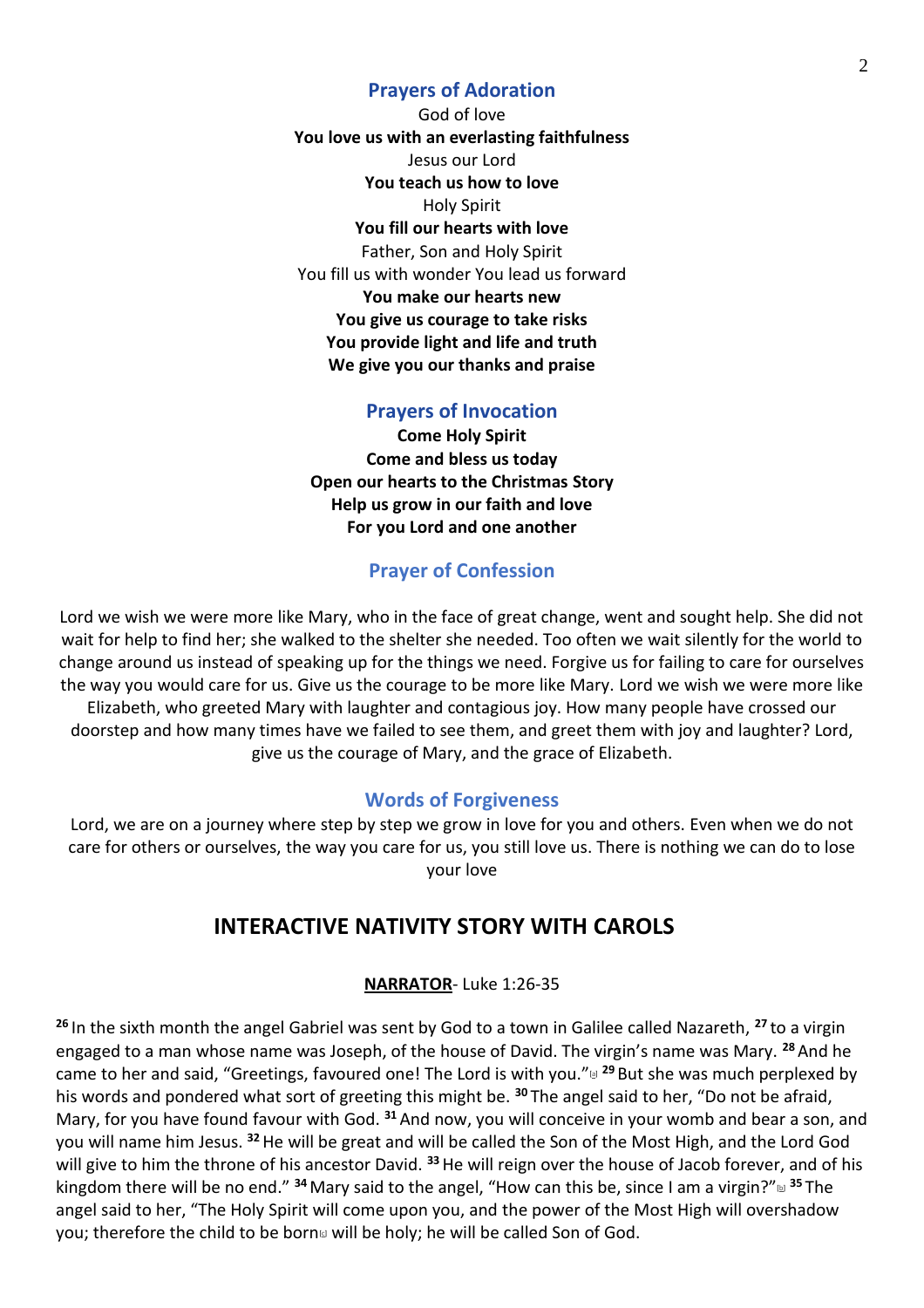## **Mary and the Angel Gabriel**

## **CAROL - TIS 302 The Angel Gabriel from Heaven Came**

**NARRATOR**- Luke 2:1-5

**2** In those days a decree went out from Emperor Augustus that all the world should be registered. **<sup>2</sup>** This was the first registration and was taken while Quirinius was governor of Syria. **<sup>3</sup>** All went to their own towns to be registered. **<sup>4</sup>** Joseph also went from the town of Nazareth in Galilee to Judea, to the city of David called Bethlehem, because he was descended from the house and family of David. **<sup>5</sup>**He went to be registered with Mary, to whom he was engaged and who was expecting a child.

## **Mary and Joseph and the Donkey**

| 1. Little donkey, little donkey | 3. Ring out those bells tonight |
|---------------------------------|---------------------------------|
| On the dusty road               | Bethlehem, Bethlehem            |
| Got to keep on plodding onward  | Follow that star tonight        |
| With your previous load         | Bethlehem, Bethlehem            |
|                                 |                                 |

2. Been a long time little donkey Through the winter's night Don't give up now little donkey Bethlehem's in sight …………..Interlude 4. Little donkey, little donkey Had a heavy day Little donkey, carry Mary Safely on her way Source: [Musixmatch](https://www.musixmatch.com/) Songwriters: Eric Boswell Little Donkey lyrics © Chappell Music Ltd

> **YouTube Little Donkey for written materials Chet Valley Churches – Performed by Christmas Kids 2020 <https://youtu.be/vJaxa9kF7to>**

## **Mary and Joseph go behind stable**

## **CAROL - O Holy Night, V1**

O Holy Night! The stars are brightly shining It is the night of the dear Saviour's birth! Long lay the world in sin and error pining Till he appear'd and the soul felt its worth. A thrill of hope the weary soul rejoices For yonder breaks a new and glorious morn!

> Fall on your knees Oh hear the angel voices Oh night divine Oh night when Christ was born Oh night divine Oh night divine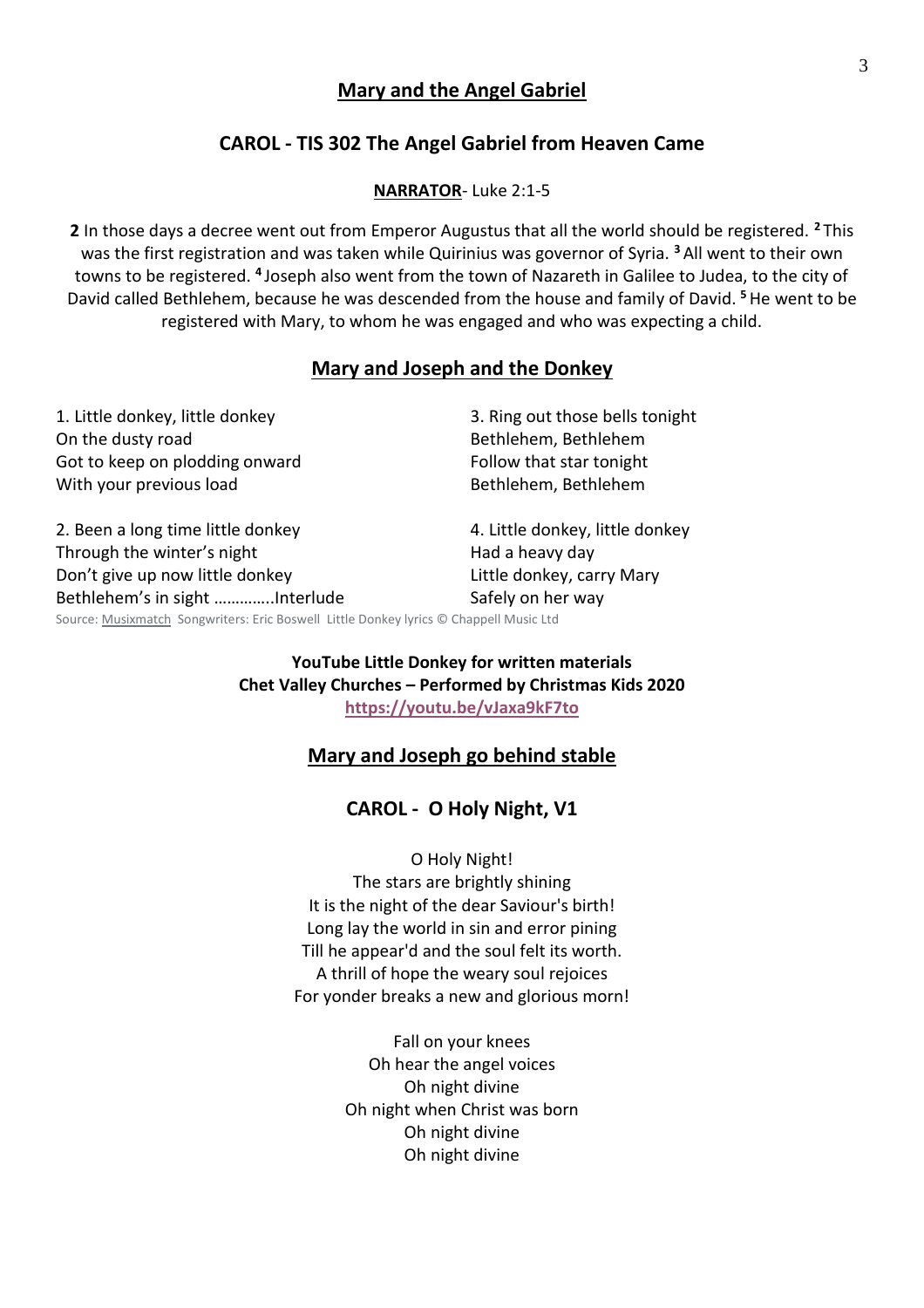# **NARRATOR- Luke 2:6-7**

**<sup>6</sup>** While they were there, the time came for her to deliver her child. **<sup>7</sup>** And she gave birth to her firstborn son and wrapped him in bands of cloth, and laid him in a manger, because there was no place for them in the inn.

# **Mary, Joseph come out with baby**

# **CAROL - TIS 31 - Once in Royal David's city, v 1&2**

# **NARRATOR- Luke 2: 8-17**

**8** In that region there were shepherds living in the fields, keeping watch over their flock by night. **<sup>9</sup>** Then an angel of the Lord stood before them, and the glory of the Lord shone around them, and they were terrified. **<sup>10</sup>** But the angel said to them, "Do not be afraid; for see—I am bringing you good news of great joy for all the people: <sup>11</sup> to you is born this day in the city of David a Saviour, who is the Messiah,<sup>[\[a\]](https://www.biblegateway.com/passage/?search=Luke+2%3A+8-17+++++++++++++++++++++++&version=NRSV#fen-NRSV-24977a)</sup> the Lord. **<sup>12</sup>** This will be a sign for you: you will find a child wrapped in bands of cloth and lying in a manger." <sup>13</sup> And suddenly there was with the angel a multitude of the heavenly host,<sup>[\[b\]](https://www.biblegateway.com/passage/?search=Luke+2%3A+8-17+++++++++++++++++++++++&version=NRSV#fen-NRSV-24979b)</sup> praising God and saying, <sup>14</sup> "Glory to God in the highest heaven, and on earth peace among those whom he favours!"

**<sup>15</sup>** When the angels had left them and gone into heaven, the shepherds said to one another, "Let us go now to Bethlehem and see this thing that has taken place, which the Lord has made known to us." **<sup>16</sup>** So they went with haste and found Mary and Joseph, and the child lying in the manger. **<sup>17</sup>** When they saw this, they made known what had been told them about this child.

# **Angels and shepherds**

# **CAROL - TIS 309 V 1 & 2 Angels from the realms of glory**

# **NARRATOR- Matt 2:1-12**

In the time of King Herod, after Jesus was born in Bethlehem of Judea, wise men<sup>[\[a\]](https://www.biblegateway.com/passage/?search=Matt+2%3A1-12+++++++++++++++++++++++++++++++++&version=NRSV#fen-NRSV-23171a)</sup> from the East came to Jerusalem, **<sup>2</sup>** asking, "Where is the child who has been born king of the Jews? For we observed his star at its rising,<sup>[\[b\]](https://www.biblegateway.com/passage/?search=Matt+2%3A1-12+++++++++++++++++++++++++++++++++&version=NRSV#fen-NRSV-23172b)</sup> and have come to pay him homage." <sup>3</sup> When King Herod heard this, he was frightened, and all Jerusalem with him; **<sup>4</sup>** and calling together all the chief priests and scribes of the people, he inquired of them where the Messiah<sup>a</sup> was to be born. <sup>5</sup> They told him, "In Bethlehem of Judea; for so it has been written by the prophet: <sup>6</sup> 'And you, Bethlehem, in the land of Judah, are by no means least among the rulers of Judah; for from you shall come a ruler who is to shepherd<sup>om</sup> my people Israel."

7 Then Herod secretly called for the wise men<sup>®</sup> and learned from them the exact time when the star had appeared. **<sup>8</sup>** Then he sent them to Bethlehem, saying, "Go and search diligently for the child; and when you have found him, bring me word so that I may also go and pay him homage." **<sup>9</sup>** When they had heard the king, they set out; and there, ahead of them, went the star that they had seen at its rising,<sup>[1]</sup> until it stopped over the place where the child was. <sup>10</sup> When they saw that the star had stopped,<sup>[\[g\]](https://www.biblegateway.com/passage/?search=Matt+2%3A1-12+++++++++++++++++++++++++++++++++&version=NRSV#fen-NRSV-23180g)</sup> they were overwhelmed with joy. **<sup>11</sup>**On entering the house, they saw the child with Mary his mother; and they knelt down and paid him homage. Then, opening their treasure chests, they offered him gifts of gold, frankincense, and myrrh. **<sup>12</sup>** And having been warned in a dream not to return to Herod, they left for their own country by another road. ©NRSV National Council of the Churches of Christ in the USA. Used by permission. All rights reserved worldwide.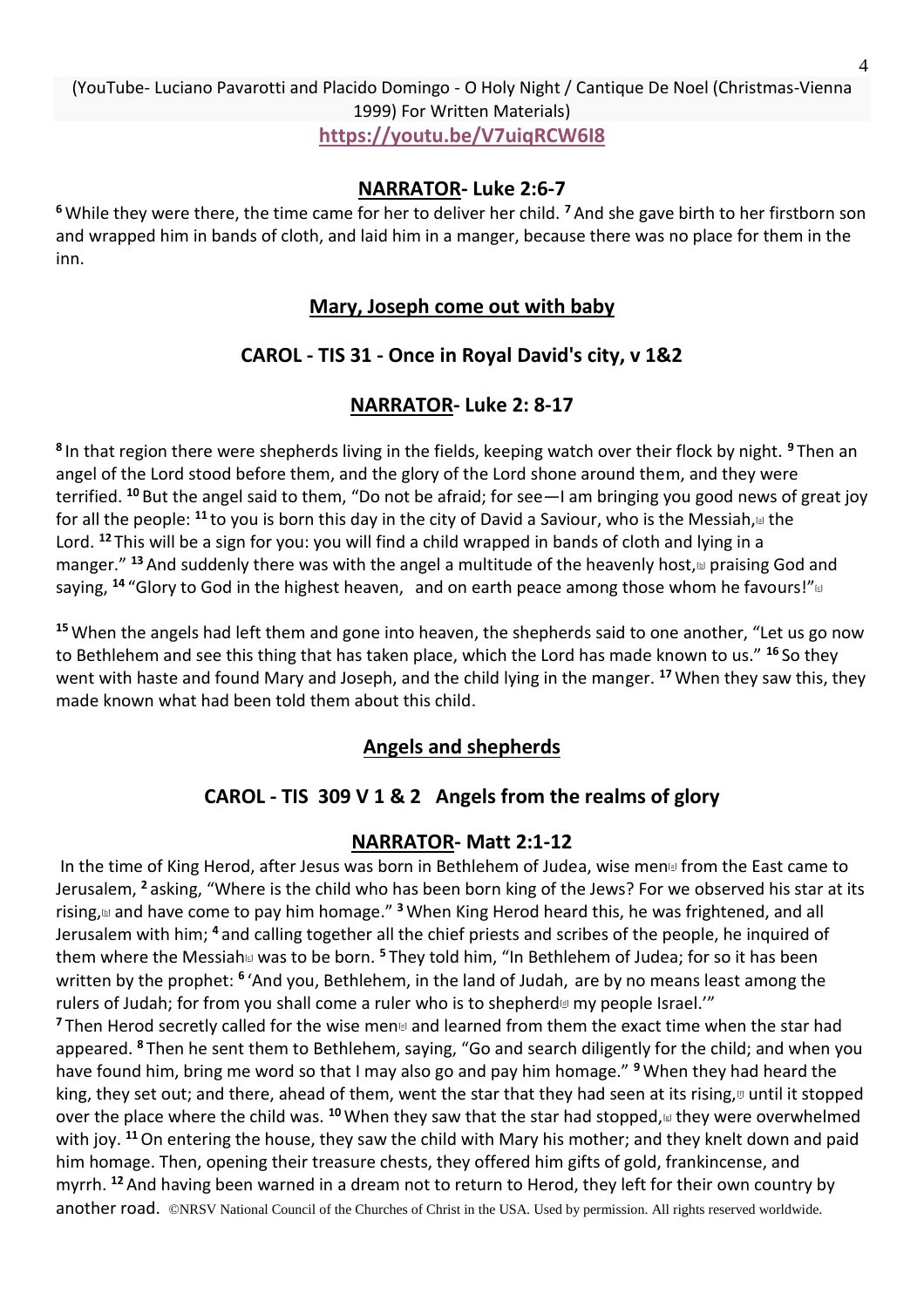## **Wise people and camels**

## **CAROL - TIS 311 V 1 &2 Silent night**

### **All children around manger scene**

#### **CAROL - TIS 318 Away in a manger**

#### **Reflection**

### **Christmas in the Kitchen – Rev Tina**

*In the name of the Father, the Son, and the Holy Spirit, amen*



I wonder how Mary and Joseph coped with Christmas in the stable? Mary, a young girl far from home gives birth amongst the animals. Who helped her with the birth of Jesus? Did family travel with her or did the local midwife assist? Mary must have felt apprehensive after travelling through the desert on a donkey, when she was heavily pregnant. It was her first child. I wonder if Joseph helped her give birth. We don't hear much about it.

Bethlehem was booked out. There must have been thousands staying there and it is freezing at night in January and can snow. Did Mary and Joseph bring food for the journey? Or did they buy something warm to eat from the inn? We don't often consider the practical things about the birth of Jesus.

I wonder if you've seen a tagine before. Berber families travel throughout the Atlas Mountains in Morocco, or close to the Sahara Desert, usually on donkeys. They carry these tagines along with them and a small kerosene stove, a bit like we use for camping. They find a sheltered spot or firepit or set up beside a river and cook. I wonder if Mary and Joseph brought along a pot and set it up on a fire pit in the stable and cooked something hot to eat and warmed themselves by the fire.

All of us like to spend time in our kitchens. It's the heart of the home where family and friends like to gather to talk and eat. This time of year, many of us are making Christmas treats and feasts in the kitchen. Some of us may have lots of visitors and they usually head for the kitchen. But Mary and Joseph were far away from their families' kitchens. I wonder what they ate for their first Christmas. Perhaps flat bread with broad beans or lentils. I wonder what they offered their guests, the shepherds and wisemen, at a time when hospitality counted. Most of us offer hospitality to others or receive it from others at Christmas. Many of us have fond memories of Christmas lunches or dinners. We may travel to family or friends' places, or they may travel to us. I've memories of Christmas lunch at my grandparents, with my parents, four aunts and their partners and seventeen cousins, all gathered around two large tables in the dining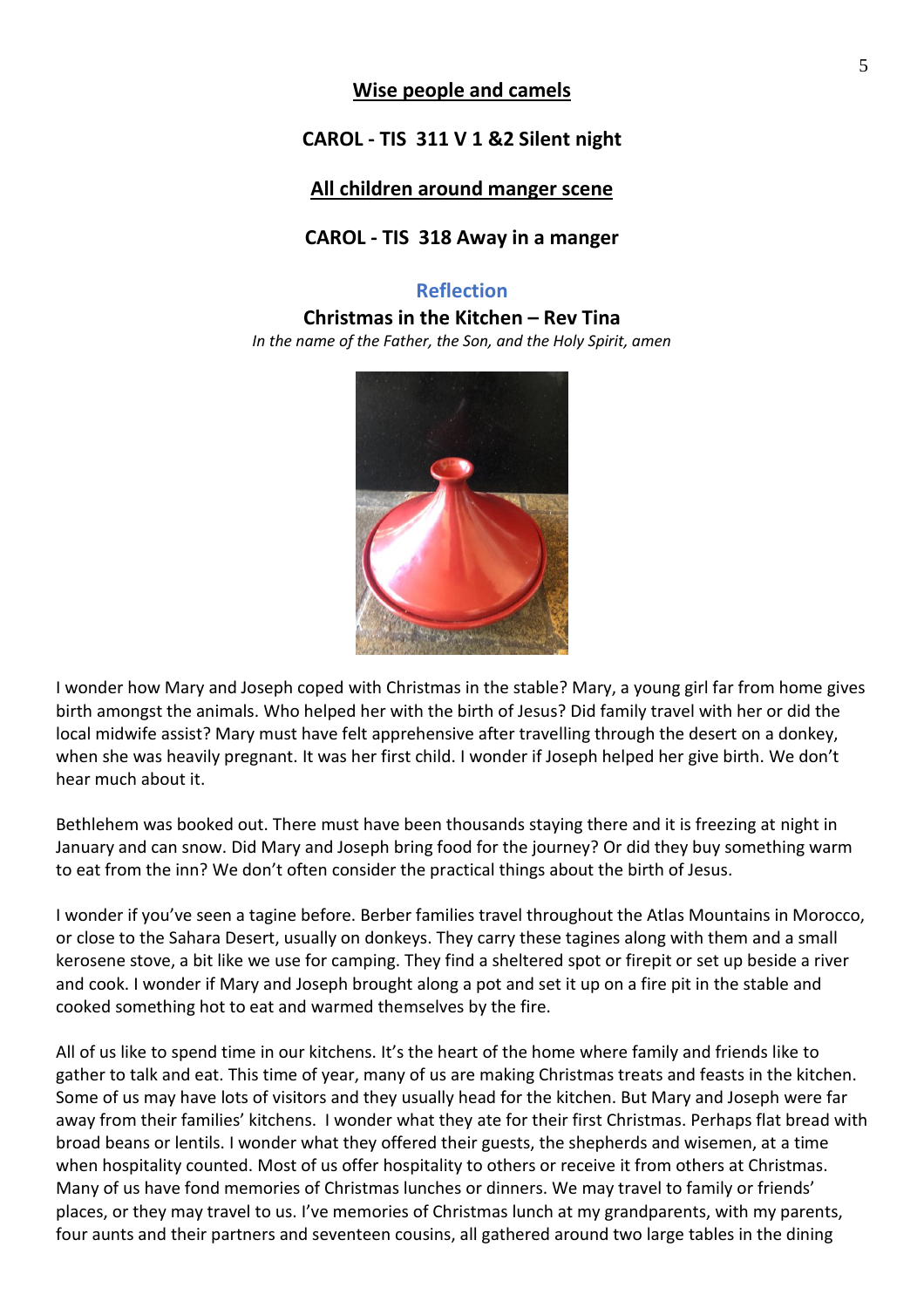room, for a wonderful feast. I remember the pudding with sixpences in it. My family has changed over the years, from coming from mostly a Celtic and Jewish heritage to a league of nations with family from Singapore, Japan, Italy, Macedonia, and the Philippines. Families have become more multicultural and multifaith today. I'm sure that Bethlehem was multicultural, and the wise men may have come from different nations and cultures. I wonder how Mary who came from a small village felt about meeting people from all over the known world, who had to travel to Bethlehem because of the Roman Census.



This is an icon of Mary. I purchased it from the Anglican Benedictine Abby of St Mark at Camperdown many years ago. What I find reassuring is Mary has her hands open, as if to receive. I believe this symbolises her desire to receive whatever God brings into her life. Perhaps her openness helped her live through the changes that came into her life, where she was able to receive the greatest gift of all, and give birth to him, Jesus, Emmanuel, God with us, where her life was never the same again.

I wonder what it could be like if we held our hands out like Mary, with trust and openness and willingness, to receive whatever God brings into our lives.

Would you like to try holding your hands out, where you imagine you are receiving the gift of Jesus into your hearts this Christmas, where you open your heart to how God wants to bless you?

I invite you to hold out your hands like in the icon, as we say this prayer:

Lord, your love is like an open door, a home for all. You lead us with love into the future, step by step,

you teach us how to love, with courage and help us make a home for you and others in our hearts. Lord, your love is like an open door. Amen

This coming year may we all be blessed as we journey together with God and one another.



# **Quiet Moment**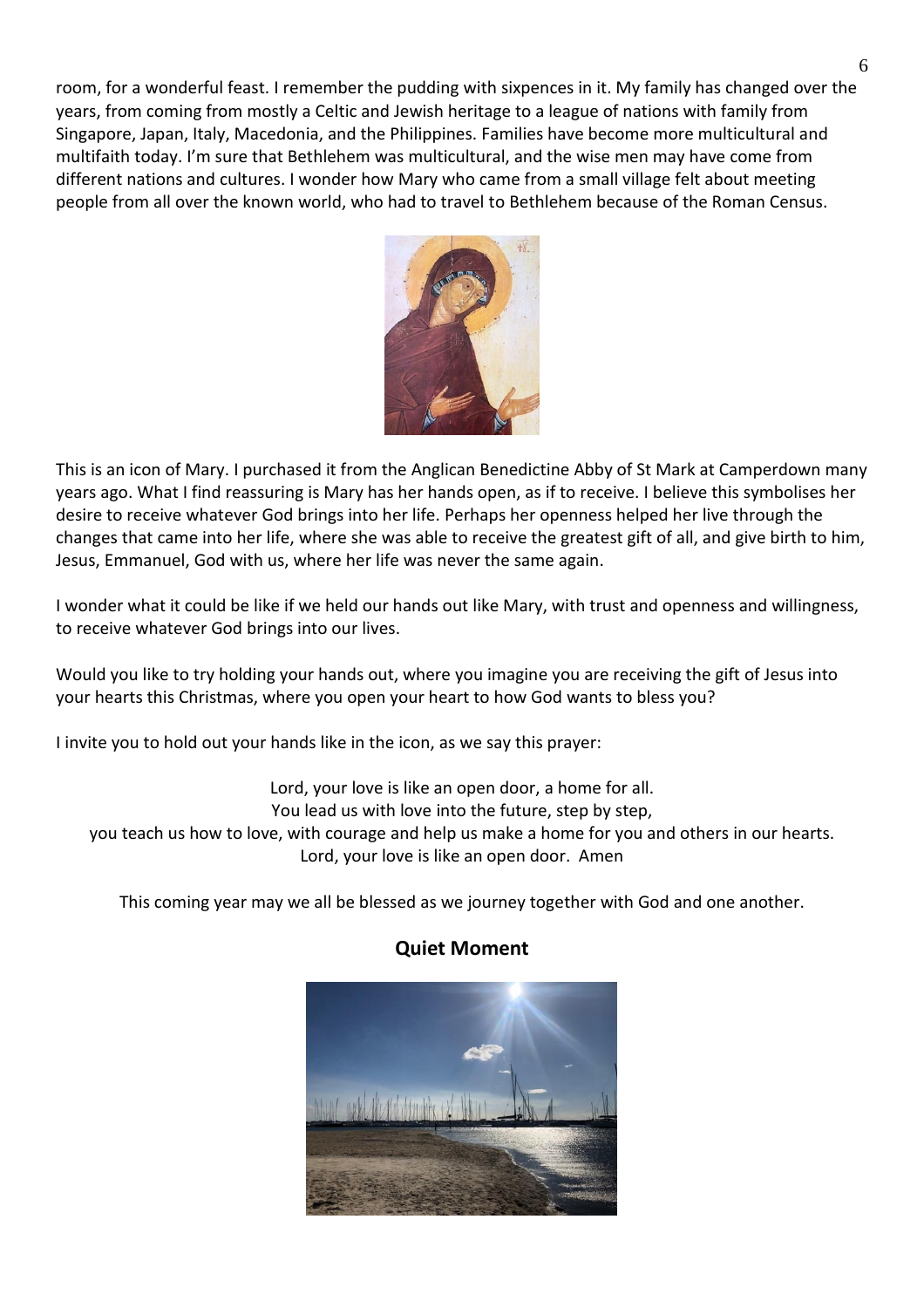# **YouTube – Mary did you know – Clay Aiken 2015**

**<https://youtu.be/-Uki0dkthzI>**

# **Offering Prayer**

Elizabeth offers her home. She offers her arms. She offers her joy. She offers her affirmation and confidence.

Elizabeth offers everything she has when Mary shows up at her door, and it just feels holy, doesn't it?

Part of our call as people of faith is to give when and where we can. So today we are invited to be a little more like Elizabeth. Today we are invited to give generously, trusting that God will take these gifts and build a better world.

## **We give these gifts to you O Lord with joyful hearts.**

# **Prayers of the People – Geoffrey Willis**

Dear Lord, in our prayers today we remember the complex political situation in **China, Hong Kong** and **Macau.** China has a long history developed over many centuries, but, in recent times, it has seen a hardening of government and a troubling thirst for power. We pray for wisdom and understanding as the island nations of Hong Kong and Macau are threatened by the ambitions of the mainland. Lord, we especially pray that other world powers are not drawn into arguments which lead to conflict. May diplomacy lead to peace and good relations. Dear Lord, we pray for the Christian Church in China. Please bless its growth and influence and may its members live out their faith as they bravely challenge injustices which may result in persecution. May the Church and its leaders and members provide examples which challenge the government's policies of economic growth and consumerism.

In our local ecumenical prayer cycle we pray today for the leaders and people of **St Alfred's Anglican Church in Blackburn North** and their senior minister Peter MacPherson. St Alfred's provides a lively contemporary worship style in the evangelical tradition. It is also in partnership with St Luke's Vermont. We pray for their staff of associate ministers, their children's and families' ministry and their youth program. We pray for their busy program of Christmas services for families and kids and for their open service on Christmas Day where full vaccination is not required. Dear Lord, please bless their members involved in mission, including their chaplain to the Mission to Seafarers.

In our Presbytery, we pray for the leaders and people of the **Rowville Uniting Church.** This church has many links with the Rowville community and operates the Bridgewater drop-in and counselling centre. May their outreach be blessed. Also in our Presbytery we pray for the work of **Uniting AgeWell** and its operation of various aged care communities in the suburbs of Melbourne. May those whom it serves receive love and care.

Closer to home, we pray Lord for our **Mountview** members and especially our families with young children. Please bless those who lead them in Sunday School. We pray too for our **Whitehorse Uniting Cluster** and our friends at Blackburn North-Nunawading and Forest Hill. May we discover new ways of working together and of encouraging each other in the faith. Let us join together as we say the prayer which Jesus taught us:

## **The Lord's Prayer**

Our father in heaven, hallowed by your name, Your kingdom come, your will be done on earth as in heaven Give us today our daily bread. Forgive us our sins as we forgive those who sin against us. Save us from the time of trial and deliver us from evil. For the kingdom, the power, and the glory are yours now and forever. Amen.